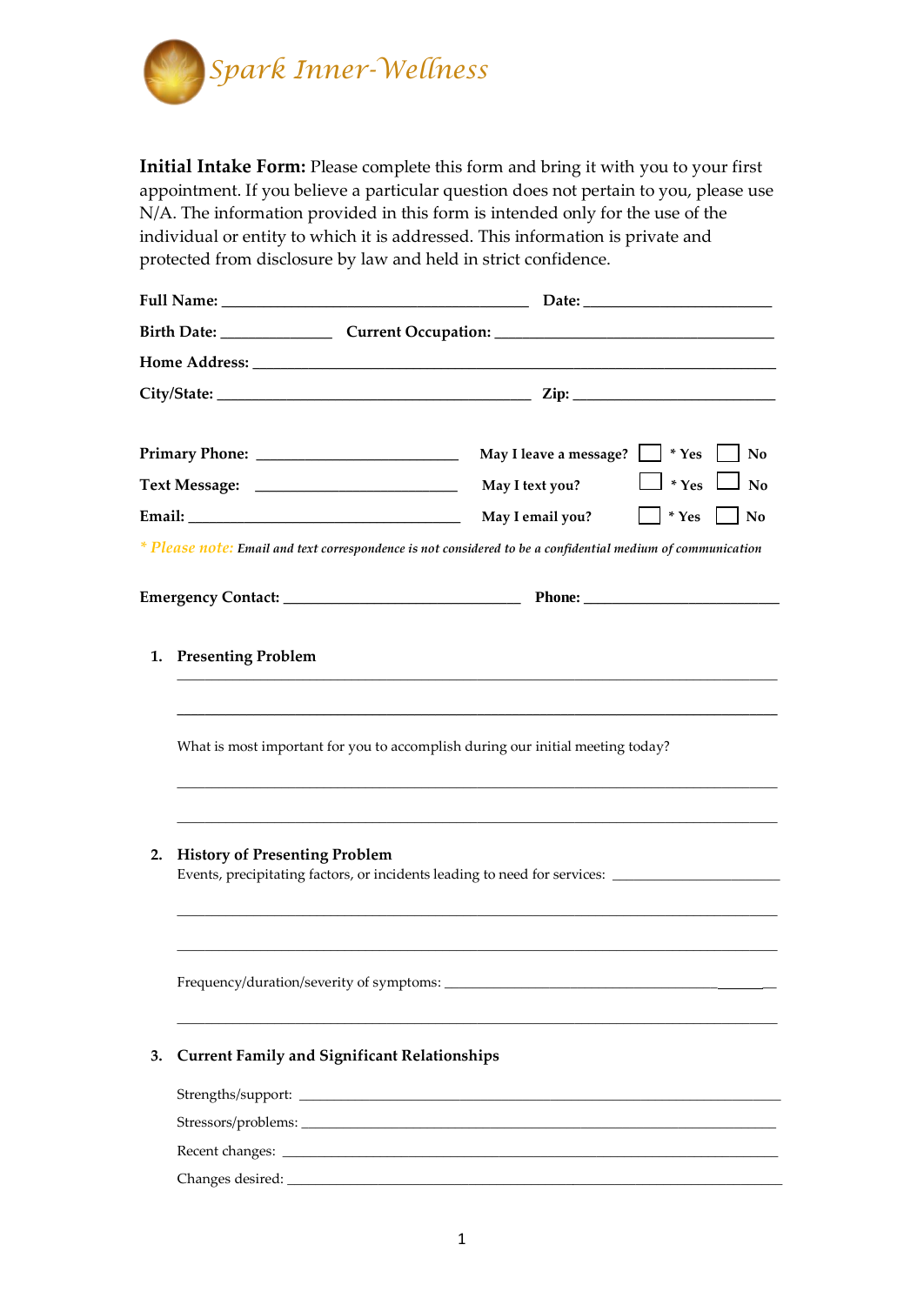

| 4. | Childhood/Adolescent/Adult History<br>(Developmental milestones, past behavioral concerns, environment, abuse, social, mental health) |  |
|----|---------------------------------------------------------------------------------------------------------------------------------------|--|
|    |                                                                                                                                       |  |
| 5. | <b>Social Relationships</b>                                                                                                           |  |
|    |                                                                                                                                       |  |
|    |                                                                                                                                       |  |
|    |                                                                                                                                       |  |
|    |                                                                                                                                       |  |
| 6. | <b>Cultural/Ethnic Information</b>                                                                                                    |  |
| 7. | Spiritual/Religious Affiliation(s)                                                                                                    |  |
|    | 8. Legal Involvement? (If yes, please explain)                                                                                        |  |
|    |                                                                                                                                       |  |
| 9. | Medication or Herbal Supplements (If yes, please explain)                                                                             |  |
|    |                                                                                                                                       |  |
|    |                                                                                                                                       |  |
|    | 10. Military Service?<br>Yes<br>No                                                                                                    |  |
|    | 11. Leisure/Recreational Activities                                                                                                   |  |
|    | 12. Physical Health (Are physical factors affecting mental condition?)                                                                |  |
|    | 13. Substance Use History (You, family member or friend)                                                                              |  |
|    | 14. Counseling/Prior Treatment                                                                                                        |  |
|    |                                                                                                                                       |  |
|    |                                                                                                                                       |  |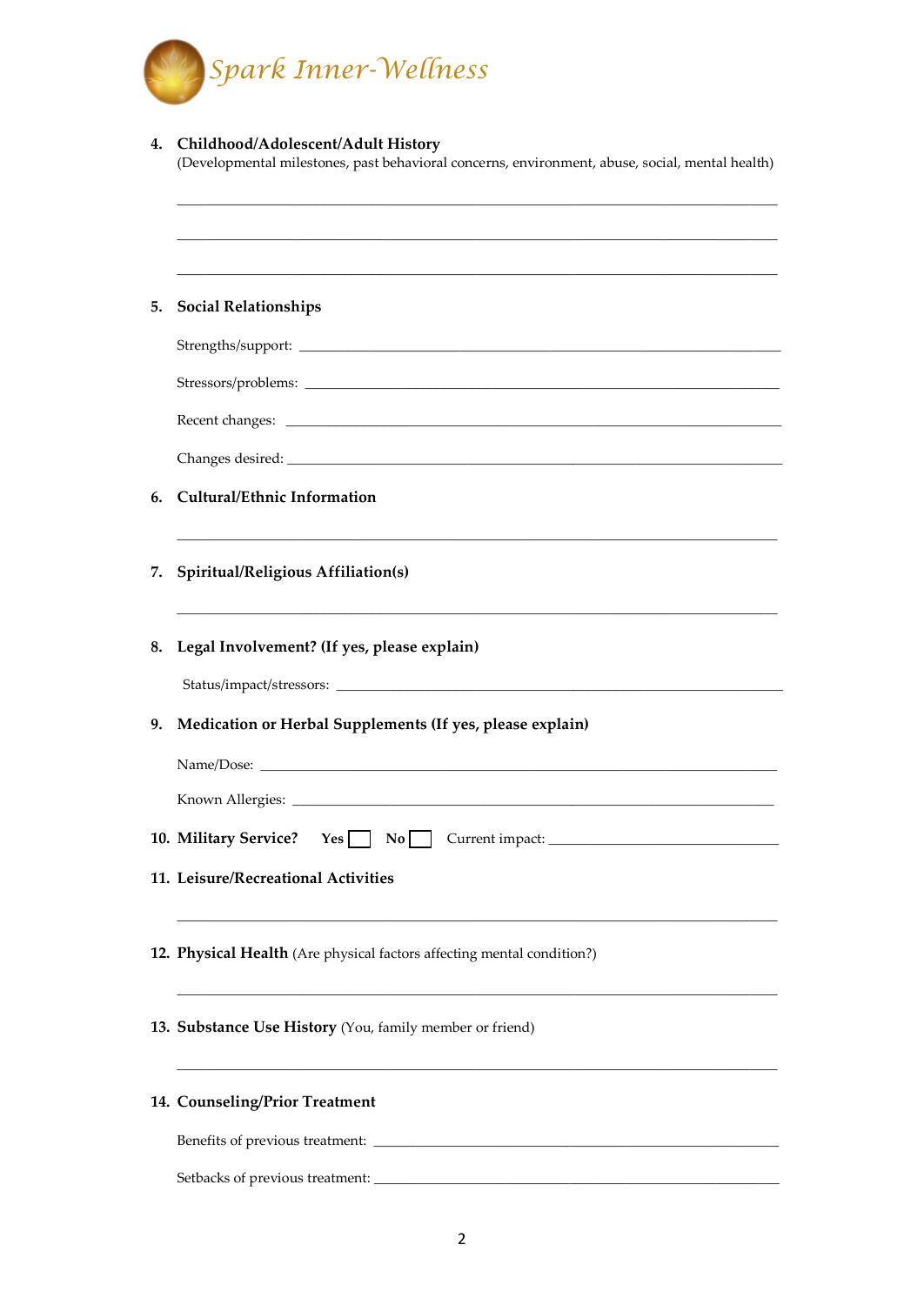

## **AREAS OF CONCERN:**

## **Please check any significant changes over the last year:**

| Work/School           |  |
|-----------------------|--|
| Job loss/Promotion    |  |
| Death(s)              |  |
| <b>Illnesses</b>      |  |
| Birth(s)              |  |
| <b>Marital Status</b> |  |
| Relocation            |  |
| Other/Please Explain  |  |
|                       |  |

## **Please check any items that concern you at this time:**

| Work/School           |                             |
|-----------------------|-----------------------------|
| Depressive Symptoms   |                             |
| Relationship Issues   |                             |
| Spiritual Life        |                             |
| Anxiety               |                             |
| Sleeping              |                             |
| Finances              |                             |
| Self-Harm             | $\Box$                      |
| Job loss/Promotion    | $\blacksquare$              |
| Communication         | $\Box$                      |
| Focus                 |                             |
| <b>Stress</b>         | $\mathcal{L}_{\mathcal{A}}$ |
| Legal Involvement     | $\Box$                      |
| Homicidal Thoughts    | $\blacksquare$              |
| Sex Life              | $\overline{\phantom{0}}$    |
| Suicidal Thoughts     |                             |
| Death(s)              | $\Box$                      |
| Ilness(s)             |                             |
| Life Purpose          |                             |
| <b>Marital Status</b> |                             |
| Social Life           |                             |
| Eating                |                             |
| Other/Please Explain  |                             |